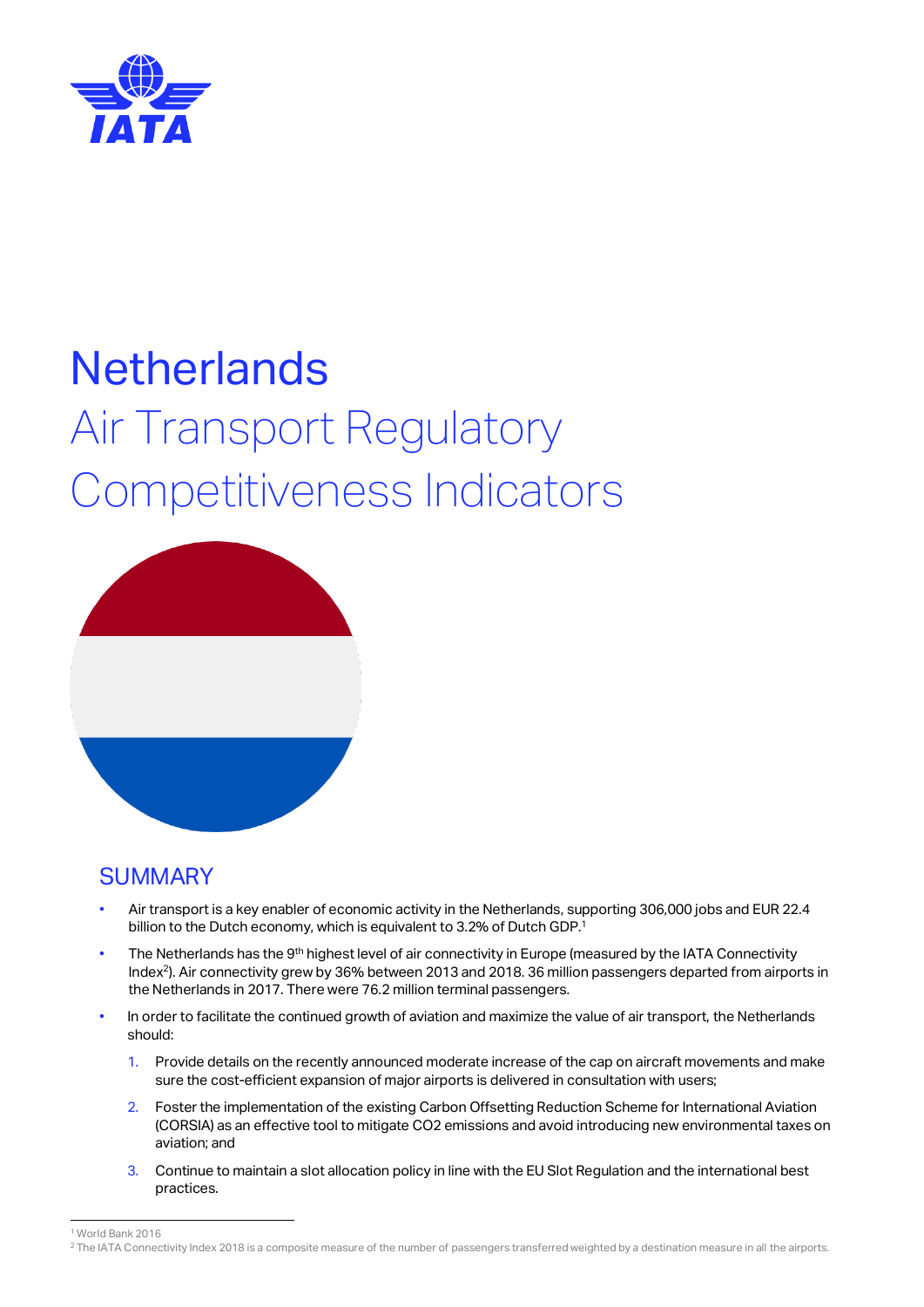

## ABOUT AIR TRANSPORT REGULATORY COMPETITIVENESS

The Air Transport Regulatory Competitiveness Indicators (ATRCI) is a framework that measures a country's air transport regulatory competitiveness. Air transport regulatory competitiveness is defined as the set of institutions, policies and factors that determine the economic benefits that the economy can derive from aviation.

Five key determinants of the ease of doing business have been identified, which contribute to the regulatory competitiveness of a country. These five determinants are the pillars that form the ATRCI and for which performancebased assessments have been made:

**Passenger Facilitation** (visa requirements, open skies agreements, passenger information and border control processes). These measures support easier movement of persons around the globe and contribute to economic development and growth. Regulations that allow for easier and more secure movement of people and aircraft are therefore essential in unlocking the economic benefits of aviation.

**Cargo Facilitation** (trade facilitation and e-freight). These measures enhance shippers' experience by enabling the seamless cross-border movement of goods.

**Supply Chain Competitiveness** (airport and passenger charges and taxes, airport and air traffic management charging process, fuel supply management, labour efficiency). The competitive, transparent, and reliable supply of services to airlines creates an environment in which passenger demand can be stimulated through more affordable air fares. Effective and clear rules create a stable environment which boosts economic growth.

**Infrastructure** (available runway and terminal capacity and slots). Air transport depends largely on available infrastructure and how efficiently congested infrastructure is utilized. Without sufficient capacity, airlines cannot enter the market, enhance air connectivity of the country and create seamless connections and short travel times. Effective infrastructure development and management acts as a facilitator of economic growth unlocking benefits that aviation creates.

**Regulatory Practice** (regulatory framework, legal framework, regulatory implementation). Without stable, clear and transparent regulations, airlines cannot operate effectively and offer competitive ticket prices or air freight rates. A smart regulatory environment and a comprehensive aviation policy are key drivers of positive economic change.

## PERFORMANCE OVERVIEW

| Index Component                                                                       | <b>Netherlands</b>                      | <b>Regional</b><br>average <sup>3</sup> |  |
|---------------------------------------------------------------------------------------|-----------------------------------------|-----------------------------------------|--|
| Air Transport Regulatory Competitiveness Index <sup>4</sup>                           | 5.7                                     | 5.8                                     |  |
| 1 <sup>st</sup> pillar: Passenger Facilitation                                        | 4.9                                     | 4.4                                     |  |
| 2 <sup>nd</sup> pillar: Cargo Facilitation                                            | 6.7                                     | 6.1                                     |  |
| 3 <sup>rd</sup> pillar: Supply Chain Management                                       | 8.3                                     | 7.2                                     |  |
| 4 <sup>th</sup> pillar: Infrastructure Management                                     | 3.0                                     | 5.6                                     |  |
| 5 <sup>th</sup> pillar: Regulatory Practice                                           | 5.6                                     | 5.1                                     |  |
| 1st pillar: Passenger                                                                 |                                         |                                         |  |
| Facilitation                                                                          |                                         |                                         |  |
| 5th pillar: Regulatory<br>Practice                                                    | 10<br>2nd pillar: Cargo<br>Facilitation |                                         |  |
| 4th pillar:<br>3rd pillar: Supply<br>Infrastructure<br>Chain Management<br>Management |                                         |                                         |  |

Infrastructure (4th Pillar) remains the weakest point of Dutch regulatory competitiveness with scarce capacity of runway at the major airport, limited by the annual cap on aircraft movements. In addition, there is room to further strengthen the role of the independent slot coordinator to ensure scarce capacity continues to be allocated in line with EU Slot Regulation, the international best practices and the Worldwide Slot Guidelines. .

The Netherlands scores above the European average for Passenger Facilitation (1<sup>st</sup> Pillar). European Union visa rules are strict and represent a brake on smooth passenger facilitation. However, the Netherlands has adopted eGates and Advance Passenger Information (API) systems mandatory for all extra-Schengen flights that is aligned with international best practise. Furthermore, the Netherlands has adopted several innovative solutions at its major hub – Amsterdam Schiphol - to improve passenger experience. As border control checks are the first interaction of an arriving visitor with the Netherlands, these factors are important in creating a positive first impression.

There is some room for improvement in the Regulatory Environment in the Netherlands (5<sup>th</sup> Pillar). Effective and inclusive processes and practices for policy design and implementation, including stakeholder consultations and impact assessments support the creation of a competitive regulatory environment that enables the business to grow. The Netherlands scores higher than its regional peers, however, similar to other EU member states, the implementation of EU Regulation 261/2004 decreases its attractiveness.

The Netherlands scores better than the European average for Cargo Facilitation (2<sup>nd</sup> Pillar), which shows that its customs and border processes for airfreight and the use of e-documents is among the most advanced in Europe.

The Netherlands' score for Supply Chain Management (3rd Pillar) is above the European average, however there

 $\overline{a}$ 

<sup>3</sup> Regional average consists of scores for 16 European countries: AT, BE, DN, DE, ES, FI, FR, GR, IT, NL, NO, PL, PT, RO, SE, CH, UK. <sup>4</sup> The values for the ATCI range from 0 (worst) to 10 (best). The index

consists of 5 pillars and 17 indicators and 26 sub-indicators which are

combined together using a simple average (sub-indicators are summed together to create a single value for the indicator). These aggregate values form an index score for the country.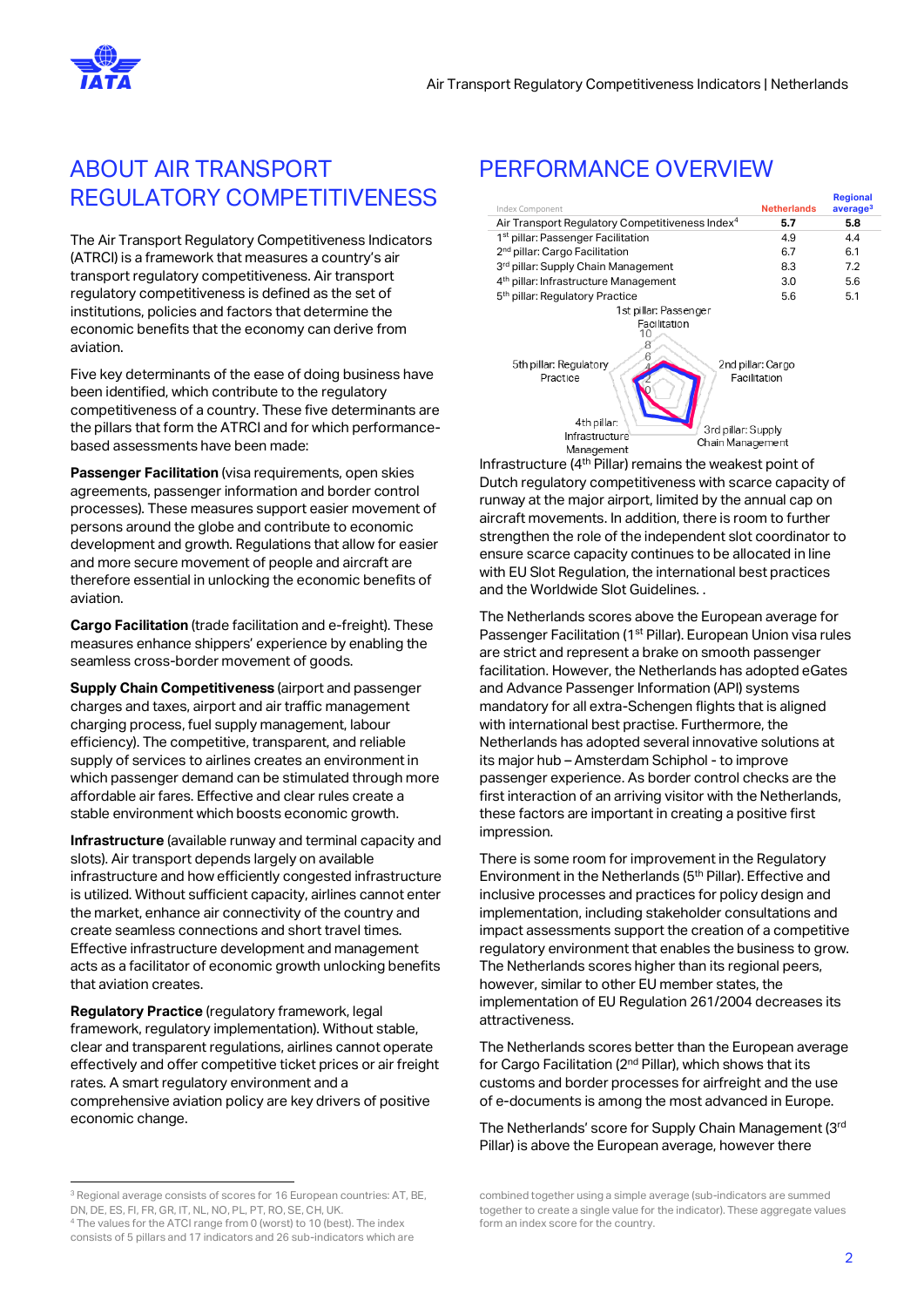remains some room for improvement in the area of airport charges (see more below).

## KEY CHALLENGES OF AIR TRANSPORT REGULATORY COMPETITIVENESS IN THE NETHERLANDS

Aviation brings significant benefits to the Dutch economy. However, there are still substantial barriers to the further growth of air connectivity. Lowering these barriers would help to unlock further economic potential of the country.





#### **Chart 2. Airport charges process (maximum = 2)** 5





**Chart 3. Low runway infrastructure capacity<sup>6</sup>**

<sup>5</sup> Values for the sub-indicators (0-to-1 scale) are summed together and transformed to 0-to-10 scale to create a single value for the Airport Charges Process Indicator.

j

In 2018, the Netherlands had the 40<sup>st</sup> lowest airport charges and ticket taxes out of 148 countries (Chart 1). However, airport charges increased significantly in April 2019, which will likely impact the country's position in this ranking in the future. The recent increase of charges is the combined effect of changes to the movement cap, the planned level of investments, and the airport charging till model. In order to avoid further increase in charges, the Netherlands should therefore focus on addressing these issues. Moreover, the Netherlands is planning to introduce a new aviation tax. Such a tax would represent an additional cost for passengers, making the Netherlands more expensive and less attractive as a destination for both tourists and business travellers. According to a study conducted by SEO in 2012, the introduction of an aviation tax could lead to the elimination of 37,500 jobs<sup>7</sup> with a very limited if not negative impact on environment. In order to increase the economic benefits that air transport creates in the Dutch economy, it is important that no new domestic taxes are introduced, which would jeopardise the Netherlands' regulatory competitiveness in the future and position the Netherlands further below its regional peers (and, if such tax occur, it must be integrally invested in environmental project). A more effective way of mitigating carbon emissions would be to foster the implementation of the CORSIA initiative and to promote the availability and uptake of renewable aviation fuels.

The Netherlands could improve the process for setting airport charges. This mainly concerns the relatively narrow remit of the regulator and the efficiency of user consultations (Chart 2). For instance, the airport regulator's remit is limited as it is not empowered to assess the cost efficiency of charges.

The main airport, Amsterdam Schiphol, has reached its imposed capacity cap (Chart 3). Capacity congestion of both runway and terminal causes delays. This not only acts as a brake on the development of new connectivity and economic growth, but also means that there is little operational resilience to recover from delays or disruption. Decisive action is required to appropriately increase the cap of aircraft movements and expand the airport in consultation with users.

Moreover, the process for allocating slots (part of the Infrastructure pillar) could be improved. The airport

<sup>&</sup>lt;sup>6</sup> The main hub for each country: AMS, ARN, ATH, BRU, CDG, CPH, FCO, FRA, HEL, LHR, LIS, MAD, OSL, OTP, VIE, WAW, ZRH <sup>7</sup> SEO 2012